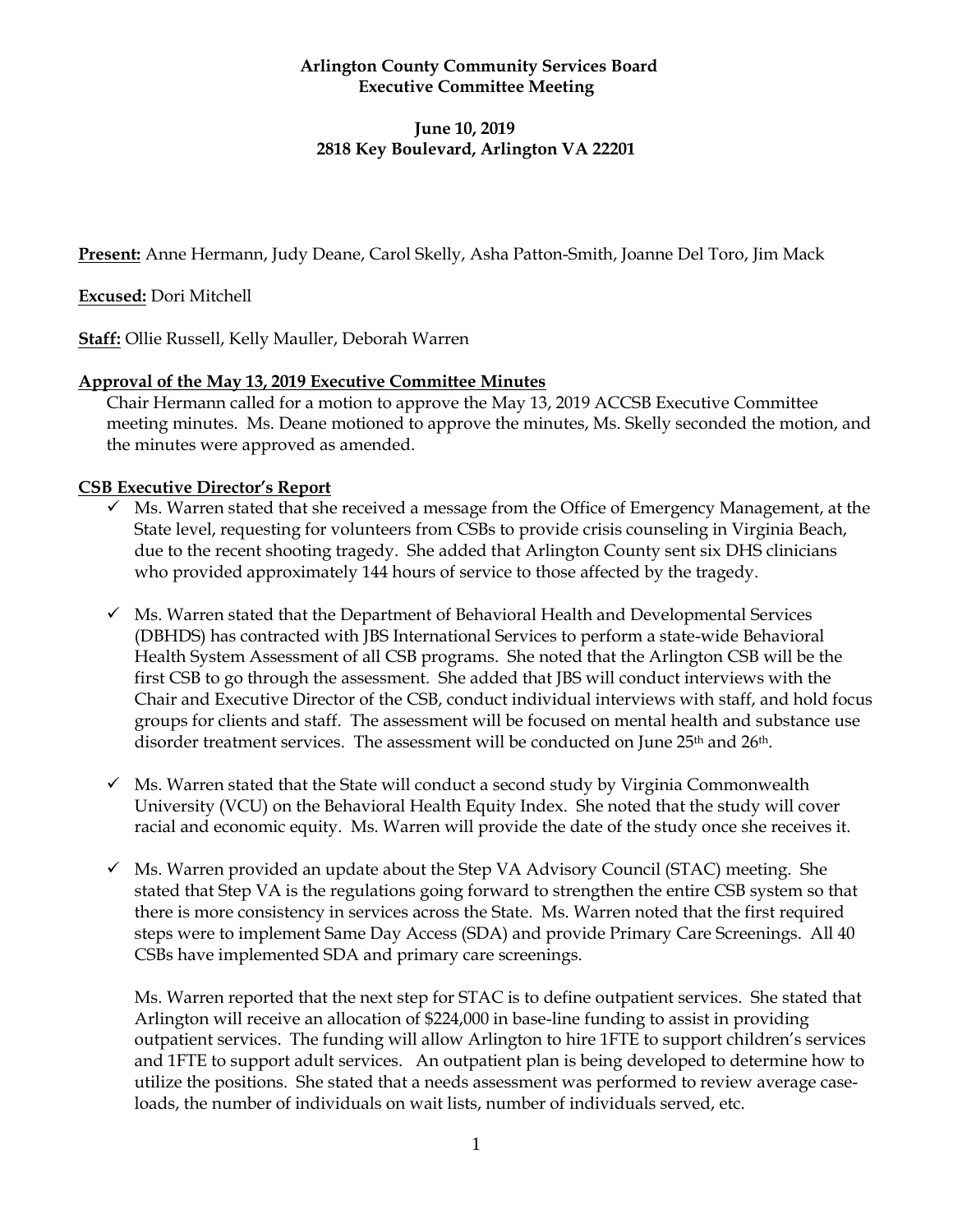Ms. Warren reported that STAC is also working to develop a best practices plan to increase mobile crisis services. She stated that these services would include an increase in staff being able to go out into the community with police to provide crisis stabilization services. Ms. Warren reported that STAC is also working to define the remaining steps that CSBs are required to implement. She listed the remaining steps:

- peer support and parent partners
- intensive care coordination
- services to active military vets and their family members to ensure that CSBs understand military cultures not just to veterans, but to their family members.

Ms. Skelly asked about the parent partners. Ms. Warren responded that parent partners are parents with lived experience who mentor other parents.

✓ Ms. Warren stated that there is also a Behavioral Health Redesign initiative around Medicaid taking place. She noted that the Behavioral Health Redesign is to review the services that are not being covered by Medicaid and to ensure that the services are evidence based/best practice and that the full service of delivery system, including prevention and early intervention are being reimbursed by Medicaid at an adequate level.

## **CSB Annual Retreat**

 $\checkmark$  Chair Hermann reminded the members about the CSB Annual Retreat scheduled for Saturday June 15th from 9:30 a.m. – 2:00 p.m. at the 2120 Washington Boulevard location. Patrick Hope will attend as the lunch time speaker and present about working effectively with our General Assembly Delegation. Jennifer Faison, VACSB Executive Director, will attend to present about legislative and budget advocacy.

#### **Miscellaneous Updates/Information**

- ✓ Ms. Mauller reminded the committee that the CSB Annual June Awards Ceremony will be held on June 19th, one hour prior to the CSB Full Board meeting at 6:00 p.m. at 2100 Washington Boulevard in the lower level auditorium.
- ✓ Chair Hermann reported that she and Ms. Warren interviewed a potential new Board Member and recommended him to the County Board Office for appointment. She added that an interview has been scheduled for a second potential board member.
- $\checkmark$  Chair Hermann distributed a draft letter to the County Board thanking them for allocating additional FY20 funding for CSB priority needs sufficient to fund 1.5FTEs of the CSBs request for 2.5FTEs. The letter also states that the CSB, in consultation with staff, determined that the funding will be applied to a 1FTE position in Emergency Services and a .5FTE to expand an existing position to full time.
- $\checkmark$  Chair Hermann noted that there is not sufficient data available, at this time, to submit a letter to the Procurement Office regarding the status of the group homes RFP. Ms. Warren will speak with DHS Director, Anita Friedman, regarding the RFP and report back at the June 19th CSB full board meeting.
- $\checkmark$  The members discussed a recent sentinel event in a group home.